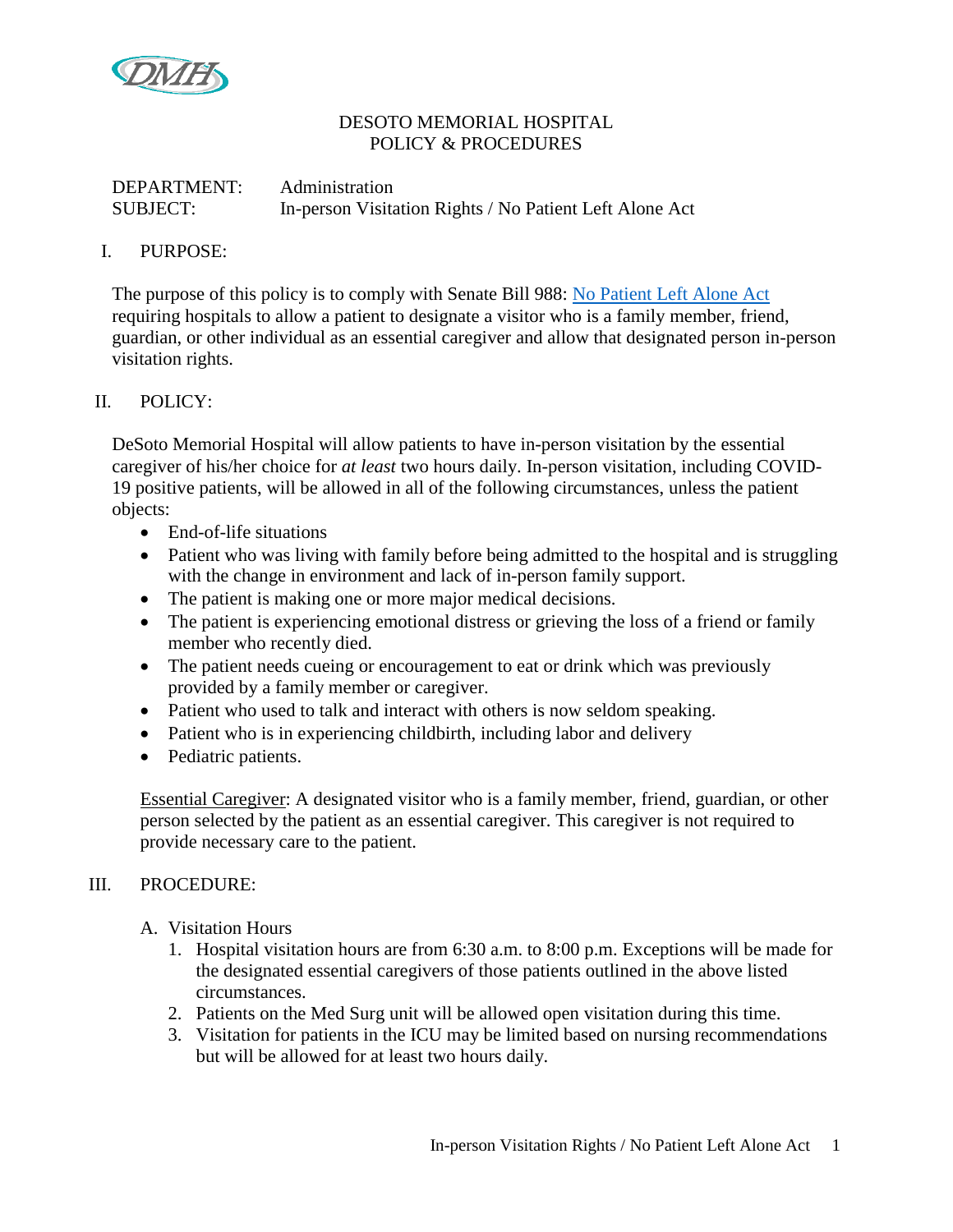

## B. Infection Prevention

NOTE: Information taken from the Infection Prevention [COVID-19 Plan](https://dmh.policytech.com/docview/?docid=2129)

All visitors entering DeSoto Memorial Hospital will be required to wear a face covering or mask that covers the mouth and nose regardless of COVID-19 screening or vaccination status.

- 1. All visitors will enter the facility through designated entrances for screening.
	- a. Main entrance, Monday Friday 6:30 am to 4 pm; or
	- b. Emergency Department entrance at any time.
- 2. Screening consists of having temperature read and verbal questioning based on CDC [Guidelines.](https://www.cdc.gov/coronavirus/2019-ncov/hcp/infection-control-recommendations.html)
- 3. Visitors with a positive screen may not be allowed in the facility but will be evaluated in the Emergency Department if desired.
- 4. Visitors will be instructed on diligent hand hygiene and the importance of limiting the amount of surfaces touched.
- 5. Consensual physical contact will not be restricted between the patient and the designated essential caregiver.
- 6. If the patient is on isolation, the visitor will be:
	- a. Explained the rationale for wearing Personal Protective Equipment (PPE) in the patient's room including that it protects the visitor from infection
	- b. Offered the appropriate PPE (surgical mask with eye protection, gloves, gown) to be used while in the patient room
	- c. Given instructions for appropriate donning and doffing of PPE
- C. Visitor Education

Visitors will be educated on the importance of following the hospital's infection prevention policies through the use of hospital website, verbal communication, and signage posted throughout the hospital.

Education provided will include:

- 1. Hand Hygiene
	- a. Frequent hand washing encouraged through visual alerts posted within the facility.
	- b. Hand sanitizer is available to all visitors entering the building
- 2. Cough Etiquette
	- a. Tissues will be provided to patients and visitors so they may cover their mouth and nose when coughing and sneezing.
	- b. Person coughing will be encouraged to sit at least six feet away from others.
- 3. Social distancing and masking
	- a. Visitors will be provided with a surgical mask if they do not have one of their own.
	- b. Visual reminders on social distancing and masking are posted throughout the hospital.
- D. Any compliance concerns should be reported to the Compliance Officer, extension 697.
	- 1. Compliance Hotline, 844-965-3495
	- 2. Email, bcox@dmh.org